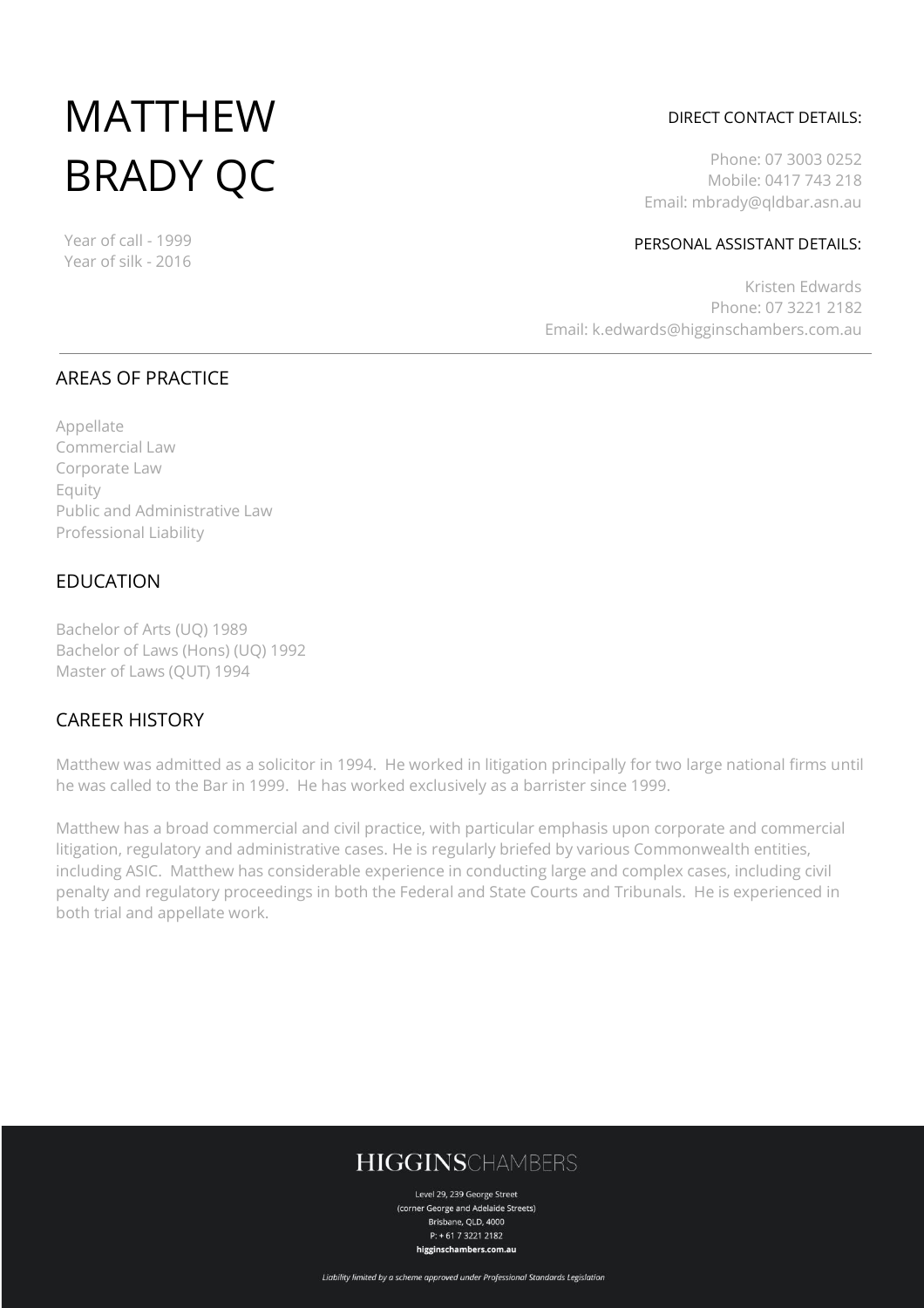## SELECTED REPORTED CASES

*Australian Securities and Investments Commission v King* (2020) 270 CLR 1; (2020) 94 ALJR 293; (2020) 376 ALR 1; [2020] HCA 4

Acted for ASIC in High Court appeal concerning interpretation of definition of "officer" in *Corporations Act* 2001.

*King & Ors v Australian Securities and Investments Commission (No 1)* (2019) 134 ACSR 105; [2018] QCA 352; *(No 2)* [2019] QCA 121

Acted for ASIC in the Queensland Court of Appeal on two-week appeal by four officers of a substantial corporate investment vehicle who were found to have engaged in large number of breaches of the *Corporations Act* 2001.

*Australian Securities and Investments Commission v Gognos Holdings Ltd & Anor* (2017) ACSR 110; [2017] QSC 207 **(Trial)**; (2018) ACSR 363 [2018] QCA 181 **(Court of Appeal)**

Acted for ASIC in application to wind up corporate investment vehicle on just and equitable grounds.

*Australian Building and Construction Commission v Construction, Forestry, Mining and Energy Union* **(No 1)** (2017) 267 IR 130; [2017] FCA 157

Acted for ABCC in civil penalty proceedings against the CFMEU arising from illegal industrial action.

Various decisions in *Australian Securities and Investments Commission v Managed Investments Pty Ltd* **(***No 9***)** (2016) FLR 216; (2016) ACSR 138; [2016] QSC 109; **(***No 7***)** [2015] 2 Qd R 32; [2014] QSC 72; **(***No 5***)** (2013) 235 A Crim R 384; [2013] QSC 313; **(***No 3***)** (2012) 88 ACSR 139; [2012] QSC 74

Acted for ASIC in civil penalty proceedings against five officers of a substantial investment vehicle where trial occupied more than 60 hearing days.

*Palmer Leisure Coolum Pty Ltd v Takeovers Panel* (2015) 245 FCR 371; 328 ALR 664; (2015) 110 ACSR 425; [2015] FCA 1498

Acted for the Takeovers Panel on application to the Federal Court concerning requirements of Chapter 6 of the *Corporations Act*

# **HIGGINSCHAMBERS**

Level 29, 239 George Street (corner George and Adelaide Streets) Brishane, OLD, 4000  $P: +61732212182$ higginschambers.com.au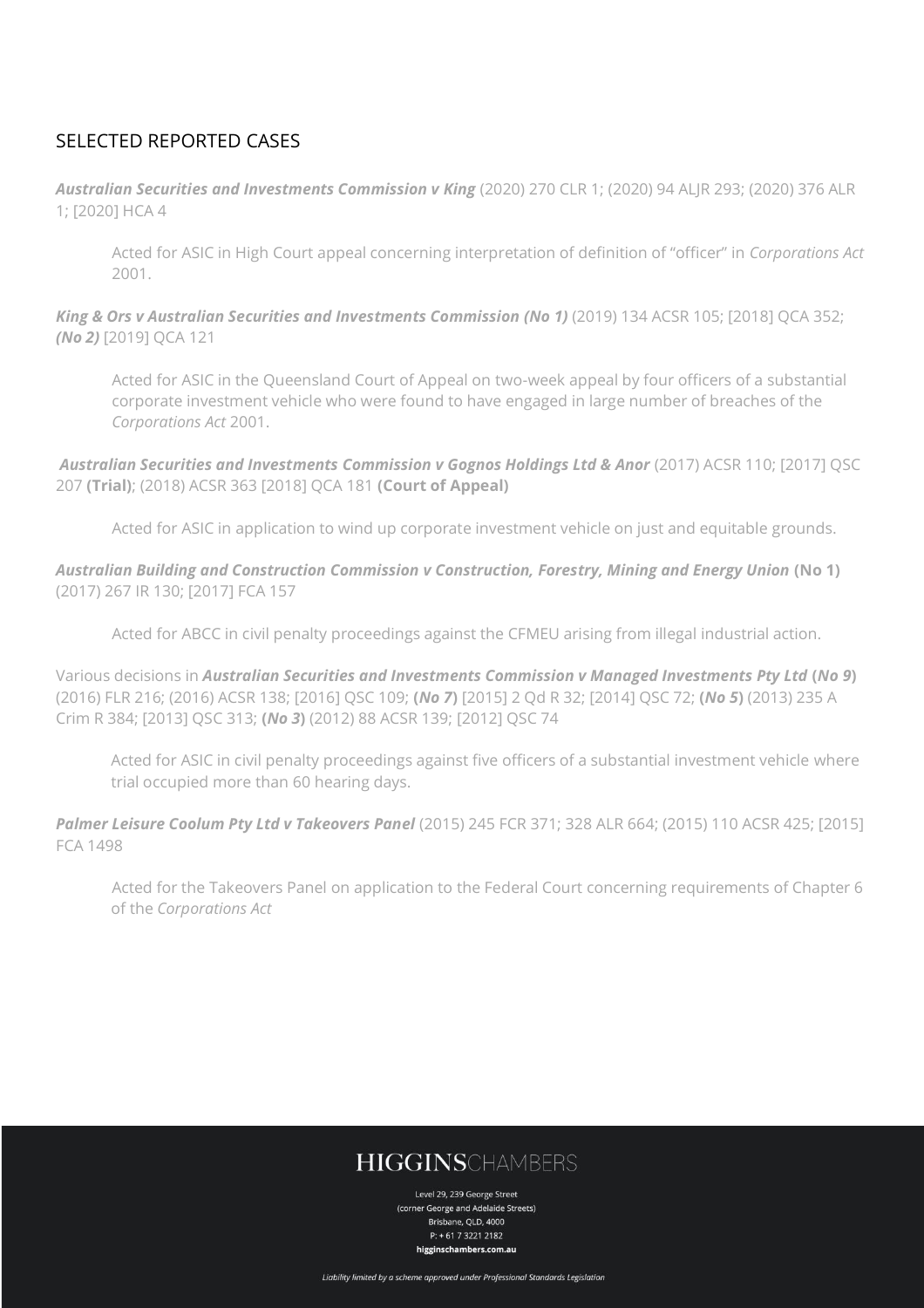Various decisions in *Queensland North Australia Pty Ltd v Takeovers Panel (No 1)* (21015) 230 FCR 150; (2015) 320 ALR 726; (2015) 106 ACSR 186; [2015] FCAFC 68; **(***No 2***)** (2015) 236 FCR 370; (2015) 109 ACSR 232; [2015] FCAFC 128

Acted for Takeovers Panel in appeal concerning proper application of Chapter 6 of *Corporations Act*.

#### *White v Australian Securities and Investments Commission* (2013) 237 A Crim R 83; [2013] QCA 357

Acted for ASIC in appeal on whether to stay civil penalty proceedings pending criminal proceedings overseas.

*Anderson v Australian Securities and Investments Commission* (2013) Qd R 401; (2012) 297 ALR 546; (2012) 91 ACSR 452; [2012] QCA 301

Acted for ASIC in appeal on practice point concerning civil penalty proceedings under *Corporations Act*

#### *Bank of Western Australia Ltd v National Australia Bank* [2014] 1 Qd R 99; [2011] QSC 379

Acted for Bank of Western Australia in claim against NAB under charge.

*Australian Competition and Consumer Commission v TF Woollam & Sons Pty Ltd* (2011) 196 FCR 212; (2011) 285 ALR 236; (2011) ATPR 42-367; [2011] FCA)

Acted for ACCC in two-week trial of claim against various respondents for breaches of Part IV and Part V of the *Trade Practices Act* 1974.

Various decisions in *John Holland Pty Ltd v Construction, Forestry, Mining and Energy Union* **(***No 1***)** (2009) 186 IR 408; [2009] FCA 786; **(***No 2***)** (2009) 187 IR 400; [2009] FCA 865; **(***Appeal***)** (2010) 186 FCR 88; (2010) 204 IR; [2010] FCAFC 90; **(***No 3***)** (2011) 195 FCR 280; (2011) 63 AILR 101-394; [2011] FCA 973

Acted for ABCC (intervenor) in series of cases concerning disputes about rights of entry under industrial agreements concerning the Abbot Point Coal Terminal.

#### *Jones v Australian Competition and Consumer Commission* (2010) 189 FCR 390; [2010] FCAFC 136

Aced for ACCC in series of cases concerning breach of Part V of the *Trade Practices Act*, and subsequent contempt proceedings.

# **HIGGINSCHAMBERS**

Level 29, 239 George Street (corner George and Adelaide Streets) Brishane, OLD, 4000  $P: +61732212182$ higginschambers.com.au

Liability limited by a scheme approved under Professional Standards Legislation